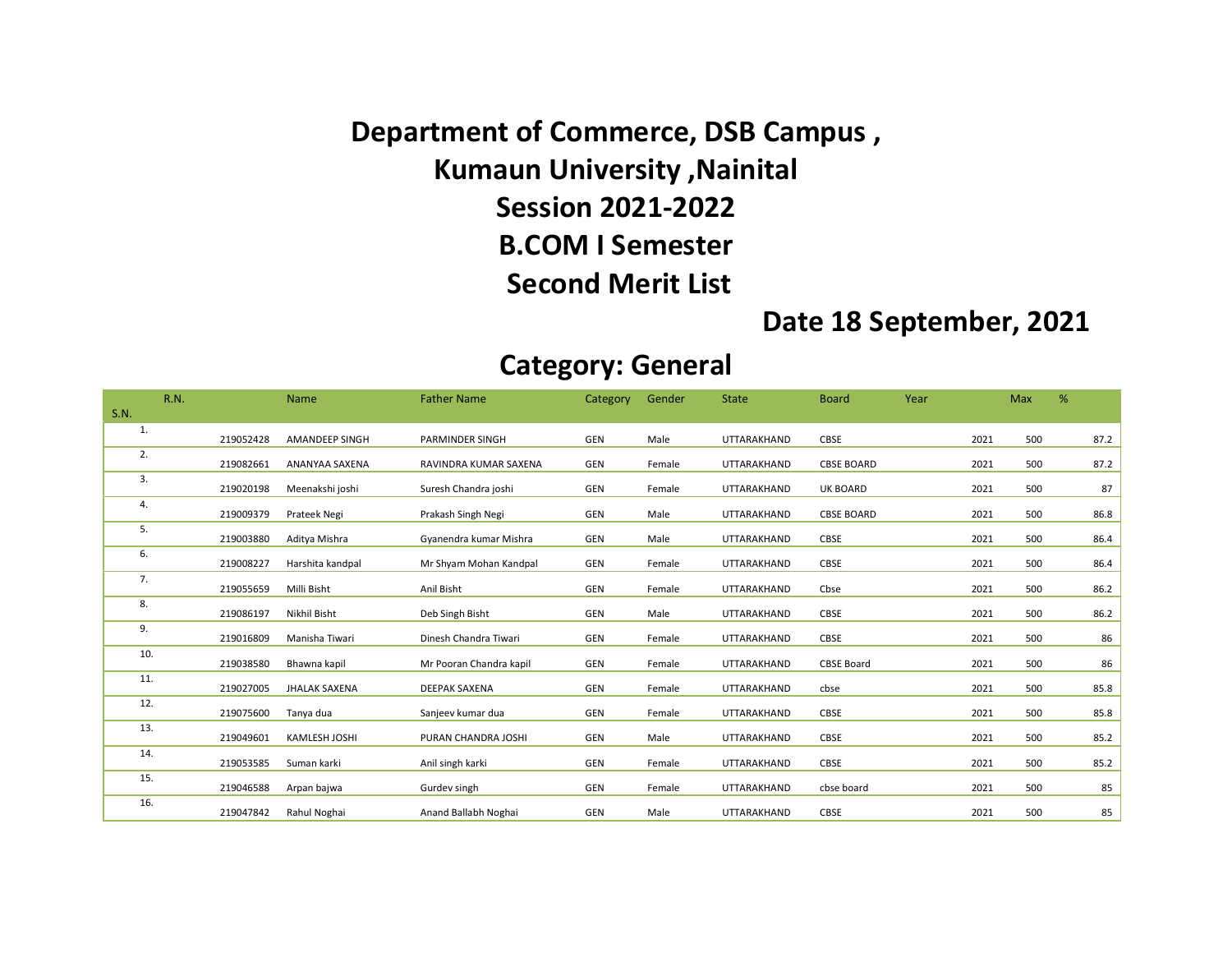| 17. | 219049815 | <b>ARTI</b>              | RAJENDER SINGH            | GEN        | Female | UTTARAKHAND | CBSE                | 2021 | 500 | 85    |
|-----|-----------|--------------------------|---------------------------|------------|--------|-------------|---------------------|------|-----|-------|
| 18. | 219035914 | Swati Budakoti           | Rakesh Budakoti           | GEN        | Female | UTTARAKHAND | CBSE                | 2021 | 500 | 84.8  |
| 19. | 219042901 | Prachi joshi             | Kailash Chandra Joshi     | <b>GEN</b> | Female | UTTARAKHAND | <b>CBSE</b>         | 2021 | 500 | 84.8  |
| 20. | 219088181 | Babita bisht             | Nandan singh              | <b>GEN</b> | Female | UTTARAKHAND | Uttarakhand         | 2021 | 500 | 84.8  |
| 21. | 219053095 | HARSHIT JANTWAL          | M S JANTWAL               | GEN        | Male   | UTTARAKHAND | CBSE                | 2021 | 500 | 84.6  |
| 22. | 219004102 | Maansika Mehra           | Pushkar Singh Mehra       | GEN        | Female | UTTARAKHAND | CBSE                | 2021 | 600 | 84.5  |
| 23. | 219004473 | Manish joshi             | Shekhar chandra joshi     | GEN        | Male   | UTTARAKHAND | CBSC                | 2021 | 500 | 84.2  |
| 24. | 219015900 | Neha Bhatt               | Govind Ballabh Bhatt      | GEN        | Female | UTTARAKHAND | CBSE                | 2021 | 500 | 84.2  |
| 25. | 219004126 | Manish Singh Bisht       | Surendra Singh Bisht      | GEN        | Male   | UTTARAKHAND | CBSEboard           | 2021 | 500 | 84    |
| 26. | 219053844 | Manish Singh Bisht       | Surendra Singh Bisht      | <b>GEN</b> | Male   | UTTARAKHAND | <b>CBSE Board</b>   | 2021 | 500 | 84    |
| 27. | 219081117 | Vineet Pathak            | Nand Kishor Pathak        | <b>GEN</b> | Male   | UTTARAKHAND | Uttrakhand<br>board | 2021 | 500 | 84    |
| 28. | 219086421 | <b>KAMAL SINGH MEHTA</b> | MAHIPAL SINGH             | GEN        | Male   | UTTARAKHAND | CBSE                | 2021 | 500 | 84    |
| 29. |           |                          |                           |            |        |             |                     | 2021 |     |       |
| 30. | 219086179 | Puneet Singh Adhikari    | K S Adhikari              | <b>GEN</b> | Male   | UTTARAKHAND | CBSE                |      | 600 | 83.83 |
| 31. | 219018236 | Nitika Fulara            | Vipin Chandra Fulara      | <b>GEN</b> | Female | UTTARAKHAND | CBSE                | 2021 | 500 | 83.8  |
| 32. | 219053376 | <b>JAYA PARIHAR</b>      | YOGESH SINGH PARIHAR      | <b>GEN</b> | Female | UTTARAKHAND | <b>UK BOARD</b>     | 2021 | 500 | 83.8  |
| 33. | 219053626 | Diksha Chandola          | Peetamber Chandola        | <b>GEN</b> | Female | UTTARAKHAND | CBSE                | 2021 | 500 | 83.8  |
|     | 219067922 | TANUJA CHAUHAN           | <b>NANDAN SINGH</b>       | <b>GEN</b> | Female | UTTARAKHAND | <b>CBSE BOARD</b>   | 2021 | 500 | 83.8  |
| 34. | 219004187 | <b>HEMA KHATI</b>        | SURENDRA SINGH KHATI      | GEN        | Female | UTTARAKHAND | <b>CBSE</b>         | 2021 | 500 | 83.4  |
| 35. | 219065049 | mayank joshi             | deep chandra joshi        | GEN        | Male   | UTTARAKHAND | Cbse                | 2021 | 500 | 83.4  |
| 36. | 219086520 | Ananya bhatt             | Shekhar bhatt             | GEN        | Female | UTTARAKHAND | Cbse                | 2021 | 500 | 83.4  |
| 37. | 219042708 | Shailesh Bisht           | Ram Singh Bisht           | GEN        | Male   | UTTARAKHAND | <b>CBSE BOARD</b>   | 2021 | 500 | 83.2  |
| 38. | 219046163 | karan sanwal             | kailash chandra sanwal    | GEN        | Male   | UTTARAKHAND | <b>CBSE</b>         | 2021 | 500 | 83.2  |
| 39. | 219059804 | ANJALI SAHU              | CHANDRA PRAKASH SAHU      | GEN        | Female | UTTARAKHAND | UK BOARD            | 2021 | 500 | 83.2  |
| 40. | 219002933 | <b>VIVEK UPRETI</b>      | DEEP CHANDRA UPRETI       | GEN        | Male   | UTTARAKHAND | CBSE                | 2021 | 500 | 83    |
| 41. | 219011553 | SANJANA RAWAT            | <b>BHAWAN SINGH RAWAT</b> | GEN        | Female | UTTARAKHAND | CBSE                | 2021 | 500 | 82.8  |
| 42. | 219052452 | <b>Tarun Sanguri</b>     | Suresh Chandra Sanguri    | GEN        | Male   | UTTARAKHAND | CBSE                | 2021 | 500 | 82.8  |
| 43. | 219051509 | <b>HAMDAH HABEEB</b>     | MIRZA HABEEB BAIG         | GEN        | Female | UTTARAKHAND | CBSE                | 2021 | 500 | 82.6  |
| 44. | 219059345 | Pankaj Bokhariya         | Ranjit Singh              | <b>GEN</b> | Male   | UTTARAKHAND | CBSE                | 2021 | 500 | 82.6  |
| 45. |           |                          |                           |            |        |             |                     |      |     |       |
|     | 219087429 | Riya Kaushik             | Amit Sharma               | GEN        | Female | DELHI       | CBSE                | 2021 | 500 | 82.6  |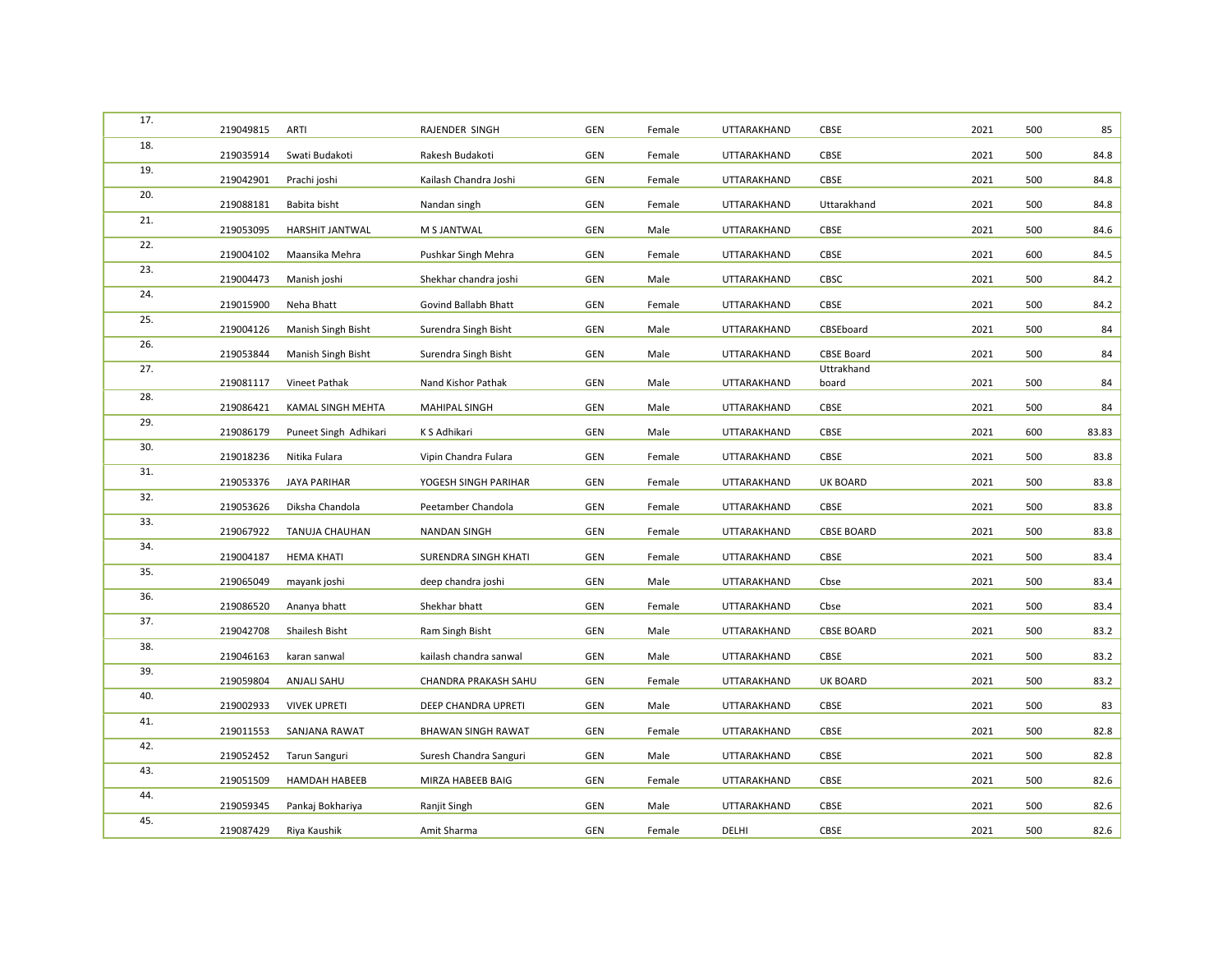| 46. | 219002903 | <b>TIKAM SINGH BISHT</b> | <b>GODHAN SINGH BISHT</b>  | GEN        | Male   | UTTARAKHAND | <b>CBSE</b>                 | 2021 | 500 | 82.4  |
|-----|-----------|--------------------------|----------------------------|------------|--------|-------------|-----------------------------|------|-----|-------|
| 47. | 219039849 | Rohit Devka              | Joga Singh Devka           | GEN        | Male   | UTTARAKHAND | CBSE                        | 2021 | 500 | 82.4  |
| 48. | 219049134 | <b>MOHD SAHIL</b>        | <b>BABU KHAN</b>           | <b>GEN</b> | Male   | UTTARAKHAND | <b>CBSE BOARD</b>           | 2021 | 500 | 82.4  |
| 49. | 219049791 | Minakshi Negi            | <b>Bharat Singh Negi</b>   | GEN        | Female | UTTARAKHAND | CBSE                        | 2021 | 500 | 82.4  |
| 50. | 219034560 | Manoj Kandpal            | pramod kumar kandpal       | GEN        | Male   | UTTARAKHAND | uttarakhand<br>board        | 2021 | 500 | 82.2  |
| 51. | 219058300 | Chandani Bisht           | Mr Gopal Singh Bisht       | GEN        | Female | UTTARAKHAND | UK                          | 2021 | 500 | 82.2  |
| 52. | 219069770 | Sakshi Pant              | <b>Gopal Dutt Pant</b>     | <b>GEN</b> | Female | UTTARAKHAND | <b>CBSE NCERT</b>           | 2021 | 500 | 82.2  |
| 53. | 219055523 | Shivani jalal            | Mr Balam singh jalal       | GEN        | Female | UTTARAKHAND | CBSE                        | 2021 | 500 | 82    |
| 54. | 219059462 | <b>VINOD KUMAR BHATT</b> | <b>JAYDATT BHATT</b>       | <b>GEN</b> | Male   | UTTARAKHAND | UTTARAKHAND<br><b>BOARD</b> | 2021 | 500 | 81.8  |
| 55. | 219035552 | <b>RAVINDRA SINGH</b>    | <b>KAMAN SINGH</b>         | GEN        | Male   | UTTARAKHAND | CBSE board                  | 2021 | 500 | 81.6  |
| 56. | 219071644 | PRIYA                    | <b>CHANCHAL SINGH</b>      | GEN        | Female | UTTARAKHAND | CBSE                        | 2021 | 500 | 81.6  |
| 57. | 219007450 | Nirmal Bisht             | Shyam Singh Bisht          | GEN        | Male   | UTTARAKHAND | CBSE                        | 2021 | 500 | 81    |
| 58. | 219046339 | SAHIL KHADKA             | RAMESH SINGH KHADKA        | <b>GEN</b> | Male   | UTTARAKHAND | CBSE                        | 2021 | 500 | 81    |
| 59. | 219050278 | SAHIL KHADKA             | RAMESH SINGH KHADKA        | <b>GEN</b> | Male   | UTTARAKHAND | CBSE                        | 2021 | 500 | 81    |
| 60. | 219079150 | Priyanshi bhandari       | Raghubir bhandari          | GEN        | Female | UTTARAKHAND | CBSE                        | 2021 | 500 | 81    |
| 61. | 219059909 | Rajat Bora               | Mahendra Singh Bora        | GEN        | Male   | UTTARAKHAND | <b>CBSE BOARD</b>           | 2021 | 600 | 80.83 |
| 62. | 219007440 | Vipul Negi               | Jeewan Singh Negi          | GEN        | Male   | UTTARAKHAND | Cbse                        | 2021 | 500 | 80.8  |
| 63. | 219010619 | Vishakha negi            | Lalit Mohan Singh negi     | <b>GEN</b> | Female | UTTARAKHAND | CBSE                        | 2021 | 500 | 80.8  |
| 64. | 219036200 | Laxman singh             | Nandan singh bisht         | GEN        | Male   | UTTARAKHAND | uk board                    | 2021 | 500 | 80.4  |
| 65. | 219052207 | Lakshita Pandey          | Girish Chandra Pandey      | <b>GEN</b> | Female | UTTARAKHAND | CBSE                        | 2021 | 500 | 80.4  |
| 66. | 219057826 | AMISHA BISHT             | MOHAN SINGH BISHT          | GEN        | Female | UTTARAKHAND | C B S E DELHI               | 2021 | 500 | 80.4  |
| 67. | 219057567 | Rakshita Nayal           | Anil Nayal                 | <b>GEN</b> | Female | UTTARAKHAND | CBSE                        | 2021 | 500 | 80.2  |
| 68. | 219065604 | DIKSHA ARYA              | KHIYALI CHANDRA            | <b>GEN</b> | Female | UTTARAKHAND | CBSE                        | 2021 | 500 | 80    |
| 69. | 219074458 | <b>ANURAG JOSHI</b>      | JAGDISH CHANDRA JOSHI      | <b>GEN</b> | Male   | UTTARAKHAND | <b>CBSE BOARD</b>           | 2021 | 500 | 80    |
| 70. | 219013930 | DIVYA MEHRA              | <b>BHAWAN SINGH MEHARA</b> | GEN        | Female | UTTARAKHAND | <b>UK BORD</b>              | 2021 | 500 | 79.6  |
| 71. | 219048788 | Kajal Rawat              | <b>Binod Singh Rawat</b>   | <b>GEN</b> | Female | UTTARAKHAND | <b>CBSE</b>                 | 2021 | 500 | 79.6  |
| 72. | 219069511 | Pratham Nainwal          | Bhuwan Chandra Nainwal     | <b>GEN</b> | Male   | UTTARAKHAND | Cbse                        | 2021 | 500 | 79.6  |
| 73. | 219036566 | Poonam Negi              | Trilok Singh Negi          | <b>GEN</b> | Female | UTTARAKHAND | UK BOARD                    | 2021 | 500 | 79.4  |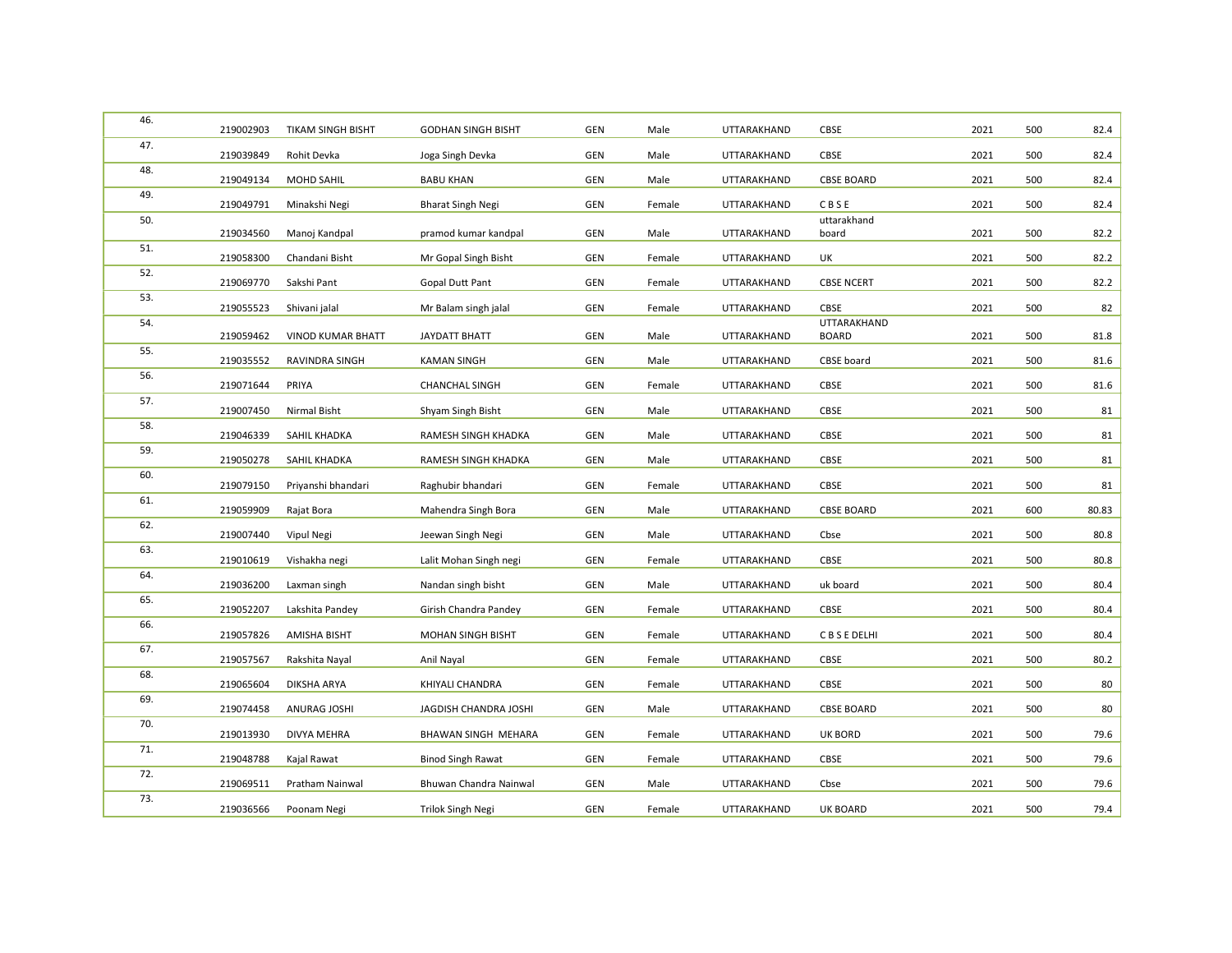## Category: SC

|                                  |                                                                                                                                                                   | Max                                                  | %                                                    |
|----------------------------------|-------------------------------------------------------------------------------------------------------------------------------------------------------------------|------------------------------------------------------|------------------------------------------------------|
|                                  |                                                                                                                                                                   |                                                      |                                                      |
| UTTARAKHAND<br><b>UK BOARD</b>   | 2021                                                                                                                                                              | 500                                                  | 74.6                                                 |
| <b>ICSE Board</b><br>UTTARAKHAND | 2021                                                                                                                                                              | 400                                                  | 74.5                                                 |
| UTTARAKHAND<br><b>CBSE BOARD</b> | 2021                                                                                                                                                              | 500                                                  | 74.2                                                 |
| UTTARAKHAND<br><b>UK BOARD</b>   | 2021                                                                                                                                                              | 500                                                  | 73.4                                                 |
| UTTARAKHAND                      |                                                                                                                                                                   |                                                      | 73                                                   |
| UTTARAKHAND                      |                                                                                                                                                                   |                                                      | 73                                                   |
| UTTARAKHAND                      |                                                                                                                                                                   |                                                      | 73                                                   |
|                                  |                                                                                                                                                                   |                                                      | 72.6                                                 |
|                                  |                                                                                                                                                                   |                                                      | 72                                                   |
|                                  |                                                                                                                                                                   |                                                      |                                                      |
|                                  |                                                                                                                                                                   |                                                      | 71.6                                                 |
| UTTARAKHAND                      |                                                                                                                                                                   |                                                      | 70.6                                                 |
| UTTARAKHAND<br><b>CBSC BOARD</b> | 2021                                                                                                                                                              | 500                                                  | 70.6                                                 |
| UTTARAKHAND<br>CBSE              | 2021                                                                                                                                                              | 600                                                  | 70.17                                                |
| uttarakhand board<br>UTTARAKHAND | 2021                                                                                                                                                              | 500                                                  | 68.4                                                 |
| CBSE<br>UTTARAKHAND              | 2021                                                                                                                                                              | 500                                                  | 67.8                                                 |
| UTTARAKHAND<br>Cbse              | 2021                                                                                                                                                              |                                                      | 67.8                                                 |
| <b>UK BOARD</b><br>UTTARAKHAND   | 2021                                                                                                                                                              | 500                                                  | 67                                                   |
|                                  | <b>Uttarakhand Board</b><br>Cbse<br><b>UTTRAKHAND BOARD</b><br><b>NIOS</b><br>UTTARAKHAND<br>UTTARAKHAND<br><b>CBSE</b><br>UTTARAKHAND<br><b>UK BOARD</b><br>CBSE | 2021<br>2021<br>2021<br>2021<br>2020<br>2021<br>2021 | 500<br>500<br>500<br>500<br>500<br>500<br>500<br>500 |